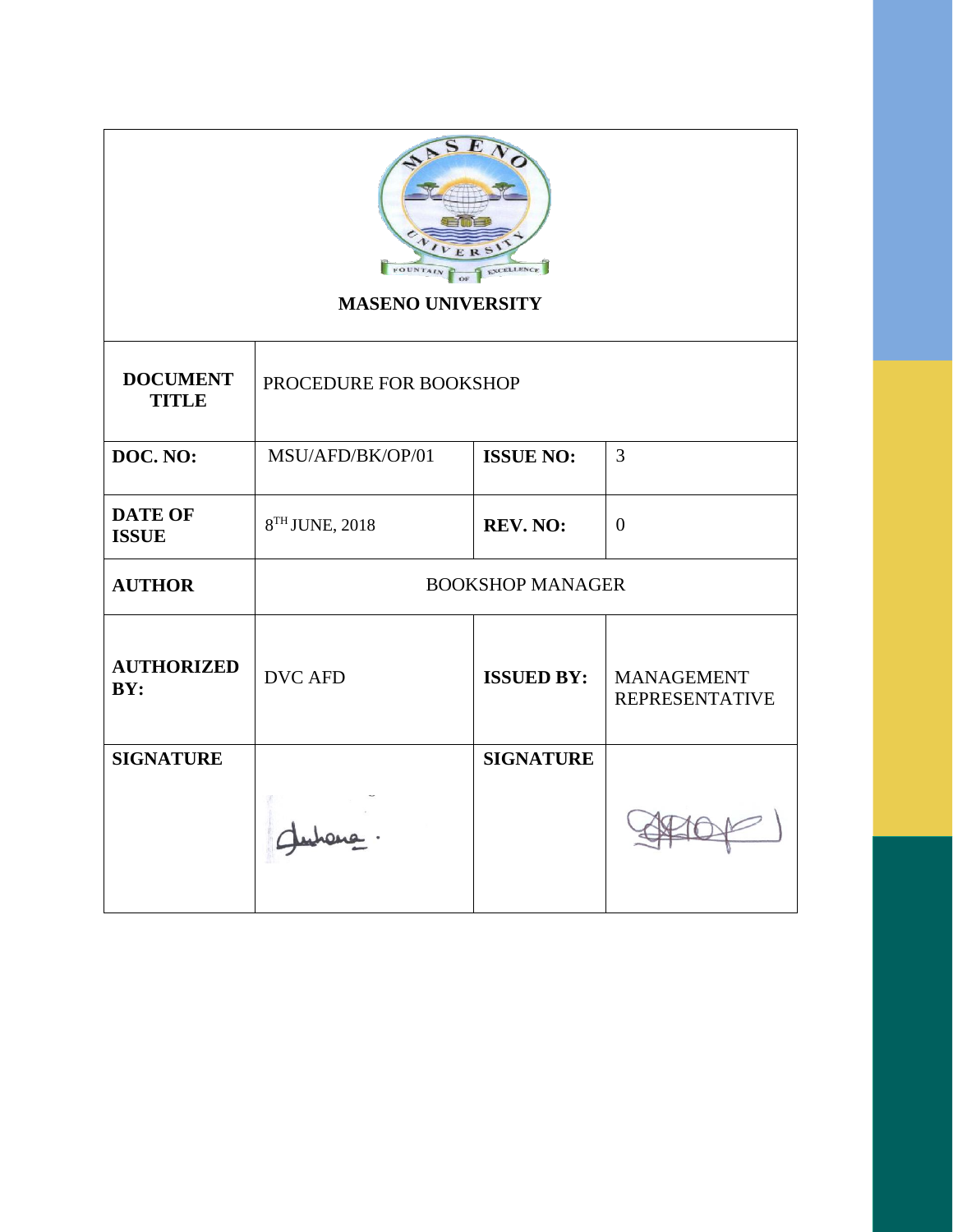| <b>DOCUMENT TITLE</b> | <b>PROCEDURE FOR BOOKSHOP</b> |                  |  |
|-----------------------|-------------------------------|------------------|--|
| ⊺DOC. NO.             | MSU/DVC/BK/OP/01              | <b>ISSUE NO:</b> |  |
| <b>DATE OF ISSUE</b>  | $8TH$ JUNE, 2018              | <b>REV. NO:</b>  |  |

## **0.1 DOCUMENT CHANGES**

| #              | <b>Date</b>                                 |                | <b>Details of Change</b>                                                                                                                                            | <b>Authorization</b> |
|----------------|---------------------------------------------|----------------|---------------------------------------------------------------------------------------------------------------------------------------------------------------------|----------------------|
|                | $(dd{\text{-}\!\!\,\mathrm{mm\text{-}yy}})$ | Page           | Clause/sub clause                                                                                                                                                   | Title                |
| $\mathbf{1}$   | 13/06/2018                                  | 1              | Inclusion of title, author, issuance by MR<br>change of document<br>number<br>and<br>to<br>MSU/AFD/BK/OP/01                                                         | <b>DVC AFD</b>       |
| $\overline{2}$ | 13/06/2018                                  | $\overline{2}$ | 0.1 Addition of document change table<br>0.2 Addition of document distribution.                                                                                     | <b>DVC AFD</b>       |
| 3              | 13/06/2018                                  | $\overline{2}$ | and 2.0 amended to readensure<br>1.0<br>efficient management of and applies to<br>management of salesrespectively.                                                  | <b>DVC AFD</b>       |
| $\overline{4}$ | 13/06/2018                                  | 3              | 3.2,3.3 and 3.4 Reference to ISO 9001:2015<br><b>Standard, Maseno University Quality Manual</b><br>and MSU/VC/MR/OP/01 respectively<br>Numbering of the sub clauses | <b>DVC AFD</b>       |
| 5              | 13/06/2018                                  | 3              | 4.8 and 4.9 addition of SO and DHR<br>5.0. Assignment of responsibility to BM                                                                                       | <b>DVC AFD</b>       |
| 6              | 13/06/2018                                  | 3 and 4        | 6. Rearrangement of the clauses due to<br>omission of petty cash, stock control and<br>stock taking processes.                                                      | <b>DVC AFD</b>       |
| 7              | 13/06/2018                                  | All            | Change of font type and size                                                                                                                                        | <b>DVC AFD</b>       |

## **0.2 DOCUMENT DISTRIBUTION**

This procedure shall be available on the Maseno University Website for authorized users.

## **1.0 PURPOSE**

To ensure efficient management of cash/bulk/staff credit sales and cash handling.

## **2.0 SCOPE**

Applies to management of sales and cash handling at the Bookshop.

Page **2** of **4**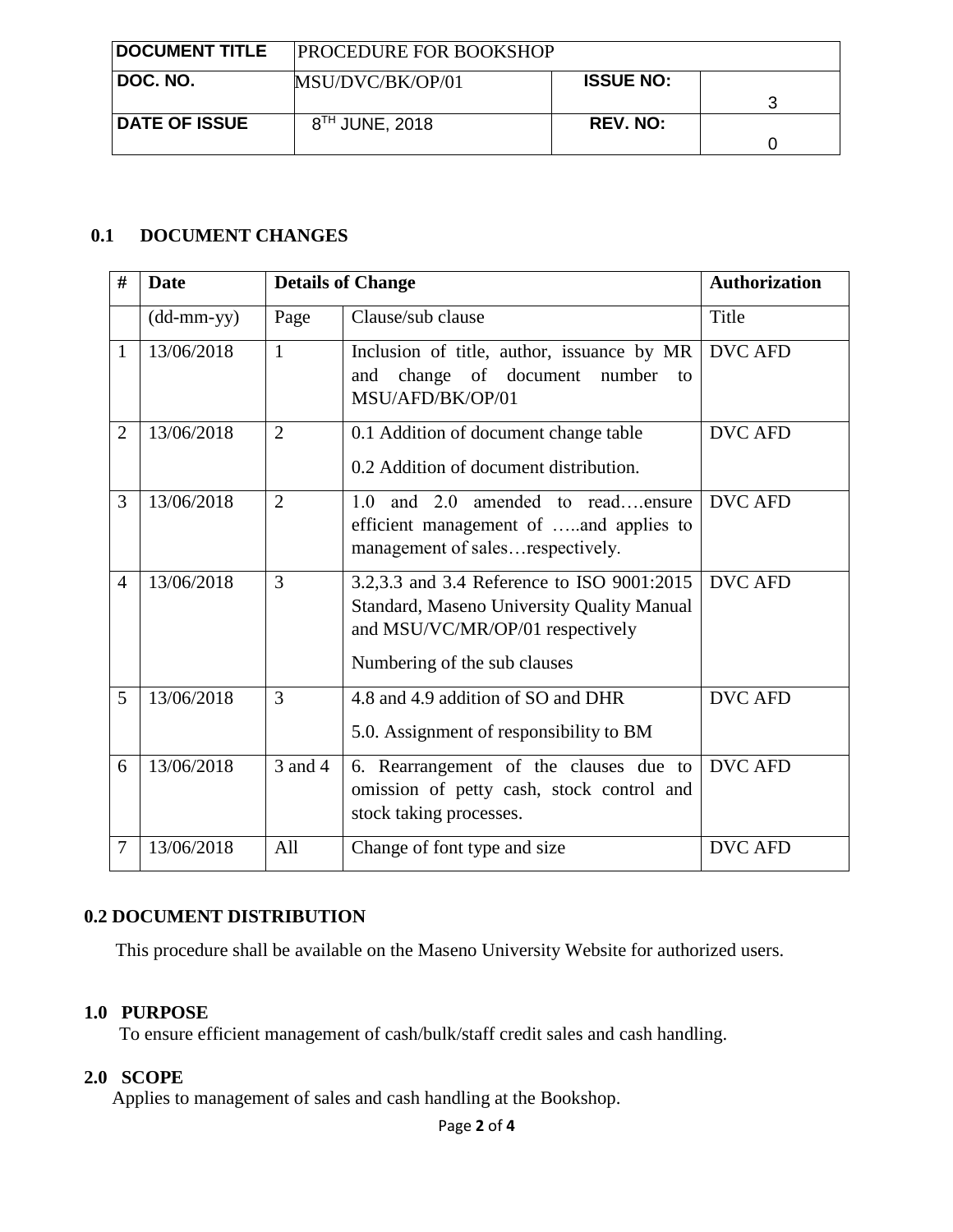| <b>DOCUMENT TITLE</b> | <b>PROCEDURE FOR BOOKSHOP</b> |                  |  |
|-----------------------|-------------------------------|------------------|--|
| ∣ DOC. NO.            | MSU/DVC/BK/OP/01              | <b>ISSUE NO:</b> |  |
| <b>DATE OF ISSUE</b>  | $8TH$ JUNE, 2018              | <b>REV. NO:</b>  |  |

#### **3.0 REFERENCES**:

- 3.1 Bookshop Catalogue (POS).
- 3.2 ISO 9001:2015 Standard
- 3.3 Maseno University Quality Manual
- 3.4 MSU/VC/MR/OP/01
- 3.5 Maseno University financial regulations

## **4.0 TERMINOLOGIES(DEFINITION)/ABREEVIATIONS**

- 4.1 BM: Bookshop Manager
- 4.2 SA: Sales Associate
- 4.3 BA: Bookshop Assistant
- 4.4 CN: Credit Note
- 4.5 CSR: Cash Sale Receipt (POS)
- 4.6 SRN: Store Requisition Note
- 4.7 AC: Accounts Clerk
- 4.8 SO: Security Officer
- 4.9 DHR: Director, Human Resource

## **5.0 RESPONSIBILITY**

The BM shall be responsible for the effective implementation of this Procedure.

## **6.0 METHOD**

## **6.1 Cash Sales**

- 6.1.1 The Customers shall pick items from the shelves and present them at the counter for receipting.
- 6.1.2 The AC shall run the products on POS system.
- 6.1.3 The AC shall receive cash from customers as per the receipts generated from POS.
- 6.1.4 The SO shall confirm items receipted, pack them, and release the goods to the customer.
- 6.1.5 At the end of the day, the AC shall generate X-report and Z-report (cash sales summary for the day).
- 6.1.6 The AC shall bank all cash received the next day.

## **6.2 Bulk Sales**

- 6.2.1 The BA shall receive and record all bulk orders and requests for quotations.
- 6.2.2 The BA shall assign the orders and requests for quotations to SA for action.
- 6.2.3 For quotation requests, the SA shall issue quotations/ proforma- invoices for goods available in the bookshop.
- 6.2.4 For confirmed orders, the AC shall invoice customers and SA reserve available goods as per customers order. For cash customers, the BA shall authorize the SA to release the goods upon payment